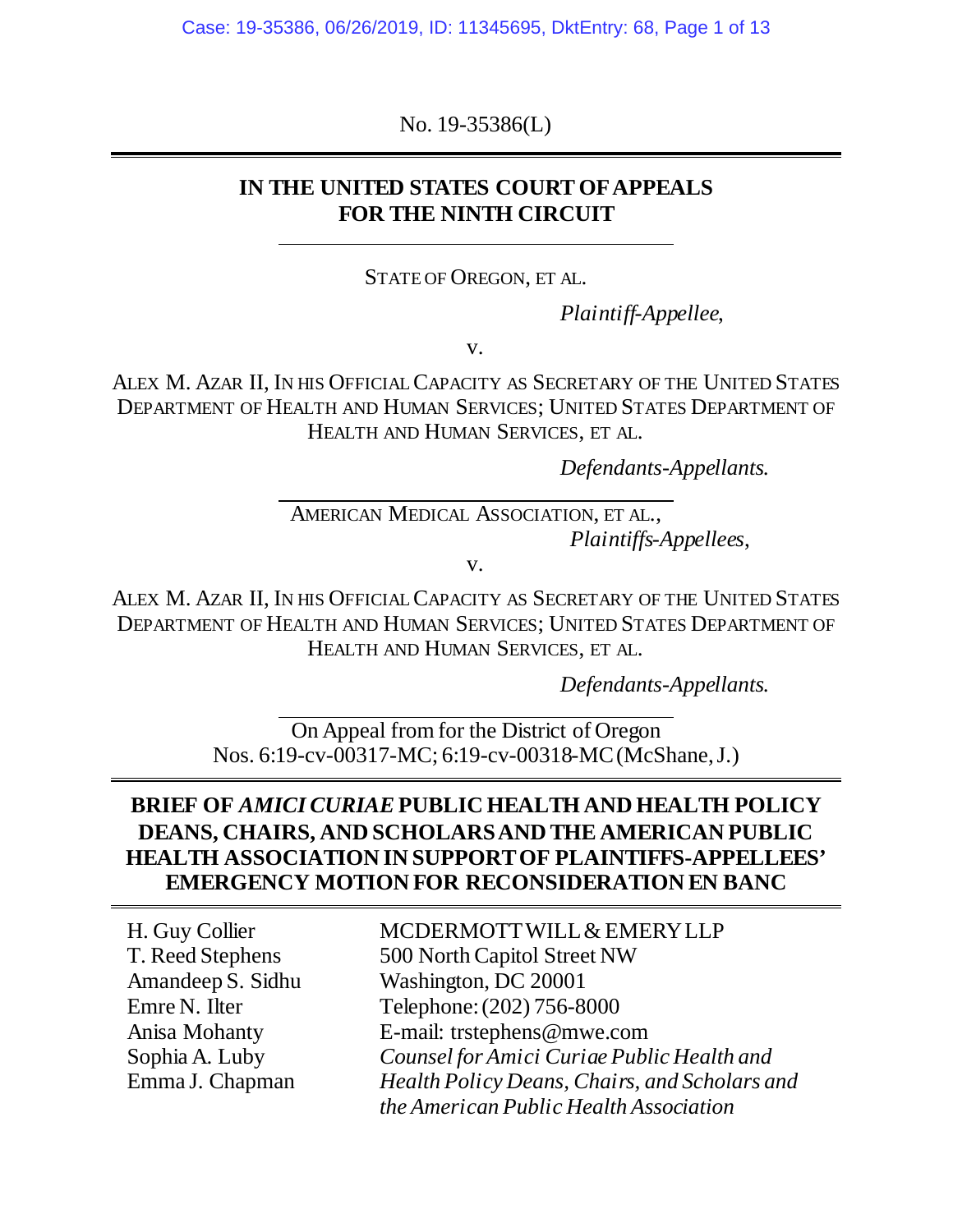*Additional Counsel for Amici Curiae Public Health and Health Policy Deans, Chairs, and Scholars and the American Public Health Association*

> Pankit J. Doshi Philip Shecter MCDERMOTT WILL & EMERY LLP 415 Mission Street, Suite 5600 San Francisco, CA 94105 Telephone: (628) 218-3800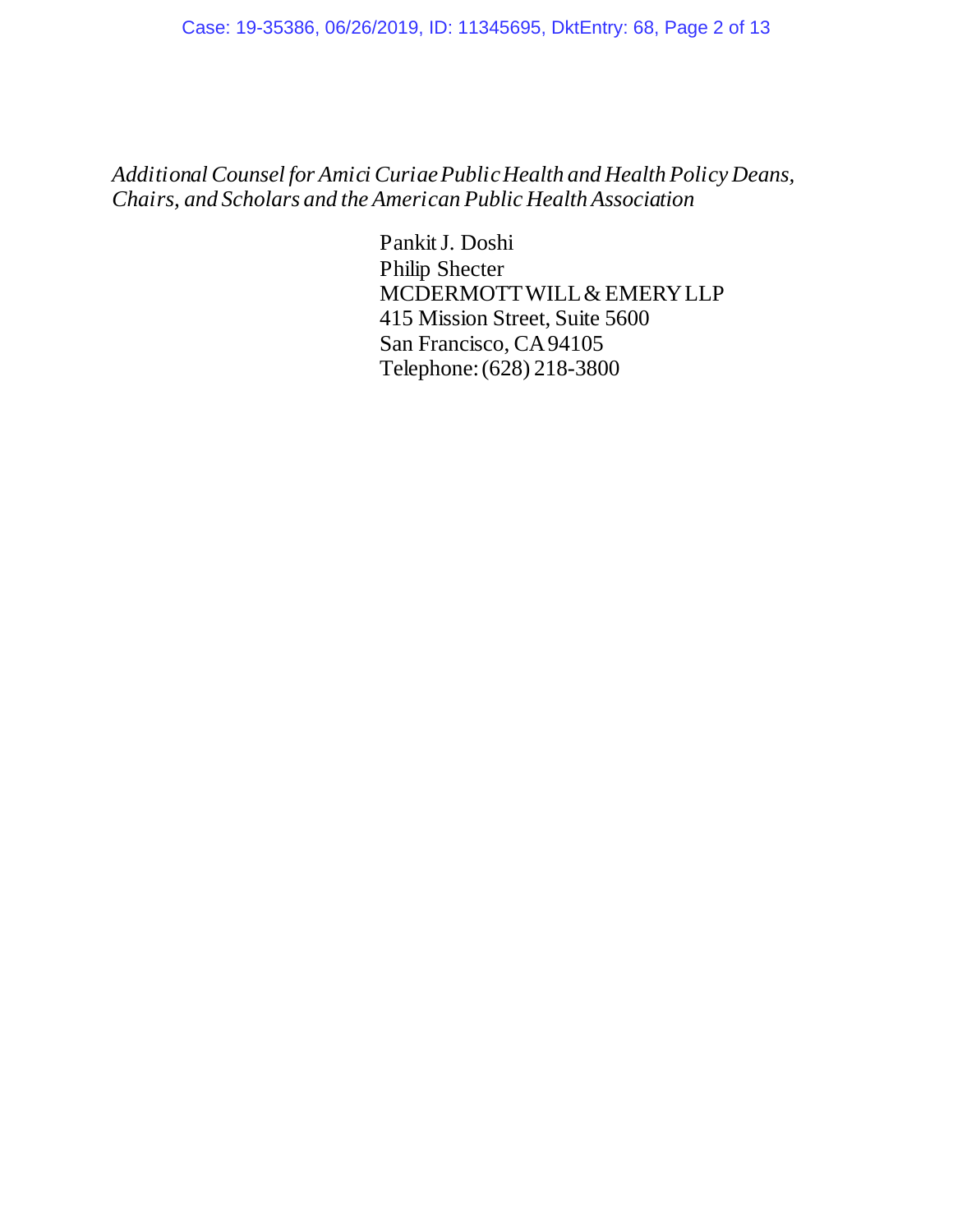### **CORPORATE DISCLOSURE STATEMENT**

Pursuant to Federal Rules of Appellate Procedure 26.1 and 29(a)(4)(A),

*amicus curiae* American Public Health Association certifies that it has no parent

corporations or any publicly held corporations owning 10% or more of its stock.

Dated: June 26, 2019 By: */s/ Philip Shecter* 

H. Guy Collier T. Reed Stephens Amandeep S. Sidhu Emre N. Ilter Anisa Mohanty Sophia A. Luby Emma J. Chapman MCDERMOTT WILL & EMERY LLP 500 North Capitol Street NW Washington, DC 20001 (202) 756-8000 trstephens@mwe.com

Pankit J. Doshi Philip Shecter MCDERMOTT WILL & EMERY LLP 415 Mission Street, Suite 5600 San Francisco, CA 94105 Telephone: (628) 218-3800

*Counsel for Amici Curiae*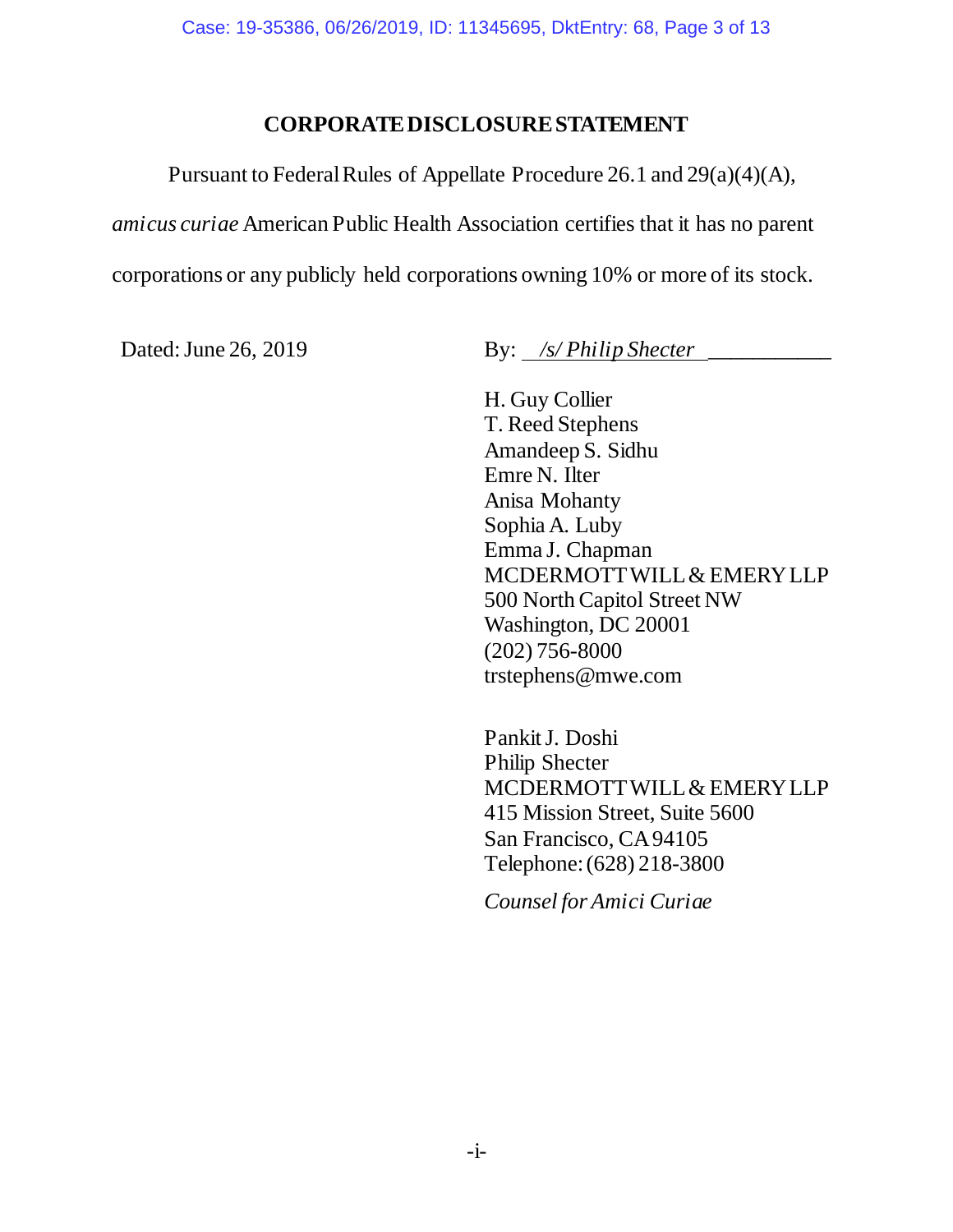Case: 19-35386, 06/26/2019, ID: 11345695, DktEntry: 68, Page 4 of 13

# <span id="page-3-0"></span>**TABLE OF CONTENTS**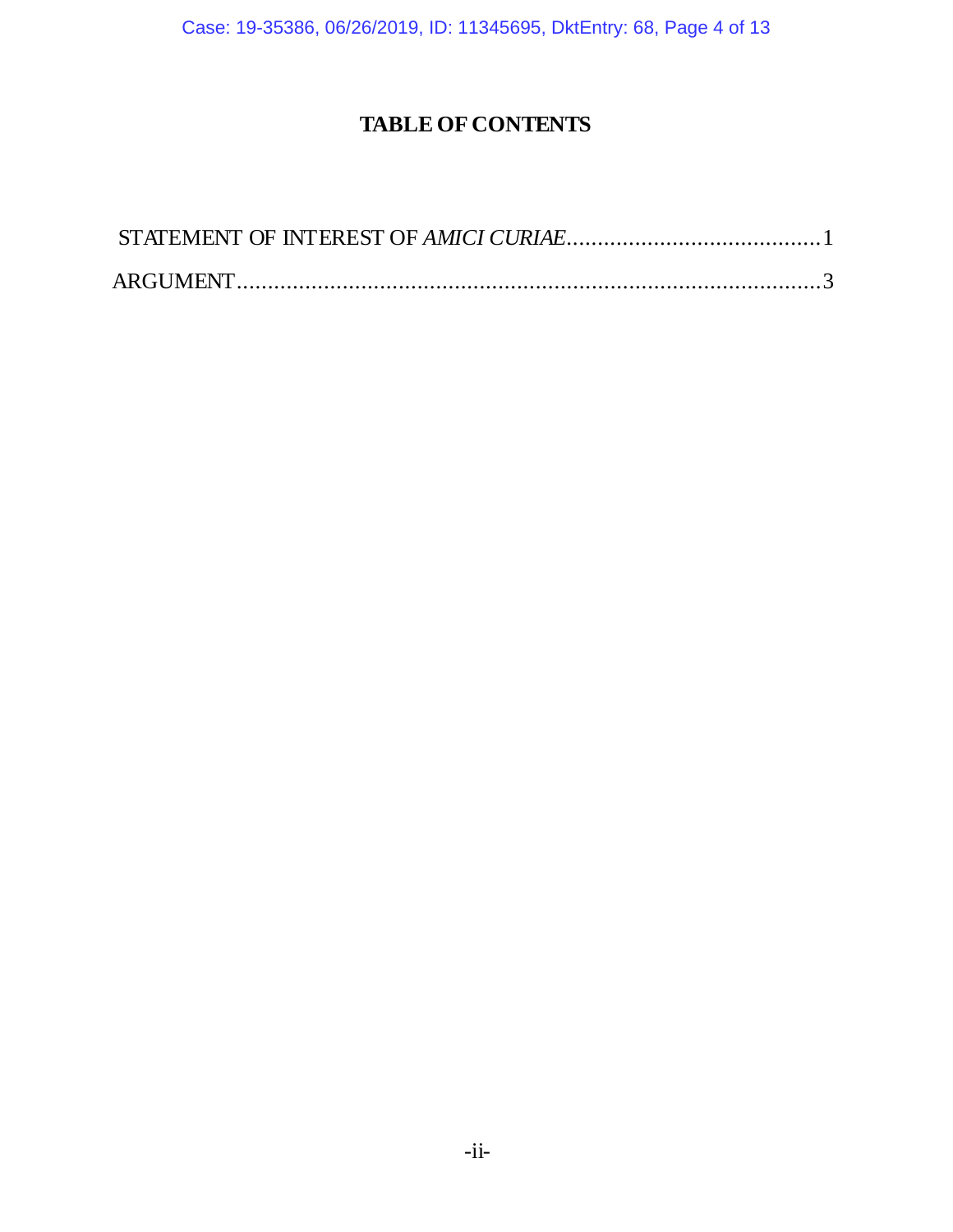#### **STATEMENT OF INTEREST OF** *AMICI CURIAE***[1](#page-4-0)**

This brief is submitted on behalf of the American Public Health Association and the following academic department chairs, academic scholars and academic deans of educational institutions (together, "Public Health Amici"), in support of Plaintiffs' emergency motion for reconsideration en banc:

1. Lynn A. Goldman, MD, MPH, MS, Michael and Lori Milken Dean of Public Health, Milken Institute School of Public Health, The George Washington University;

2. Jane Hyatt Thorpe, JD, Associate Professor, Vice Chair for Academic Affairs and Interim Chair, Department of Health Policy and Management, Milken Institute School of Public Health, The George Washington University;

3. Susan F. Wood, PhD, Professor, Department of Health Policy and Management, Director, Jacobs Institute of Women's Health, Milken Institute School of Public Health, The George Washington University;

4. Leighton Ku , PhD, MPH, Professor, Department of Health Policy and Management, Director, Center for Health Policy Research, Milken Institute School of Public Health, The George Washington University;

 $\ddot{\phantom{a}}$ 

<span id="page-4-0"></span><sup>&</sup>lt;sup>1</sup> No counsel for a party has authored this brief in whole or in part, and no party or counsel for a party has made a monetary contribution intended to fund the preparation or submission of this brief. No person other than *amici* or their counsel has made a monetary contribution to the preparation or submission of this brief. Fed. R. App. P. 29(a)(4)(E).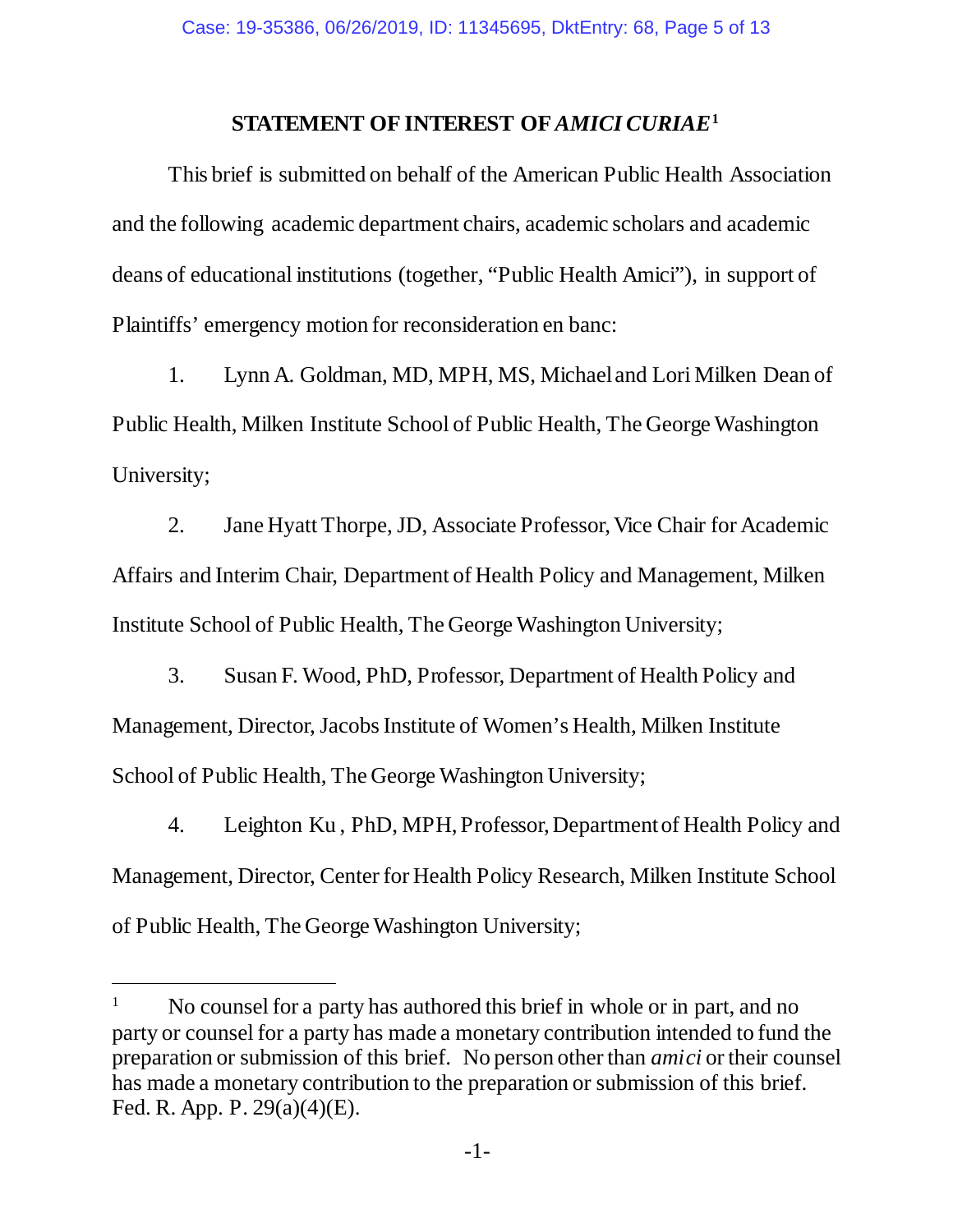5. Jeffrey Levi, PhD, Professor of Health Policy and Management, Milken Institute School of Public Health, The George Washington University;

6. Maureen Byrnes, Lead Research Scientist, Department of Health Policy and Management, Milken Institute School of Public Health, The George Washington University; and,

7. Sara Rosenbaum, JD, Harold and Jane Hirsh Professor of Health Law and Policy, Department of Health Policy and Management, Milken Institute School of Public Health, The George Washington University.

The Public Health Amici are affiliated with educational institutions that focus on matters of public health policy, spanning policies that promote the health of individuals and populations and affect the accessibility and quality of care as well as health system performance. They are among the nation's leading experts in the field of health policy, with particular expertise in reproductive health and health care and access to reproductive health and other health care services within medically underserved communities and by medically vulnerable populations. The Public Health Amici seek to ensure the highest standard of sexual and reproductive health care for all people by promoting evidence-based policies and by conducting research according to the highest standards of methodological rigor.

-2-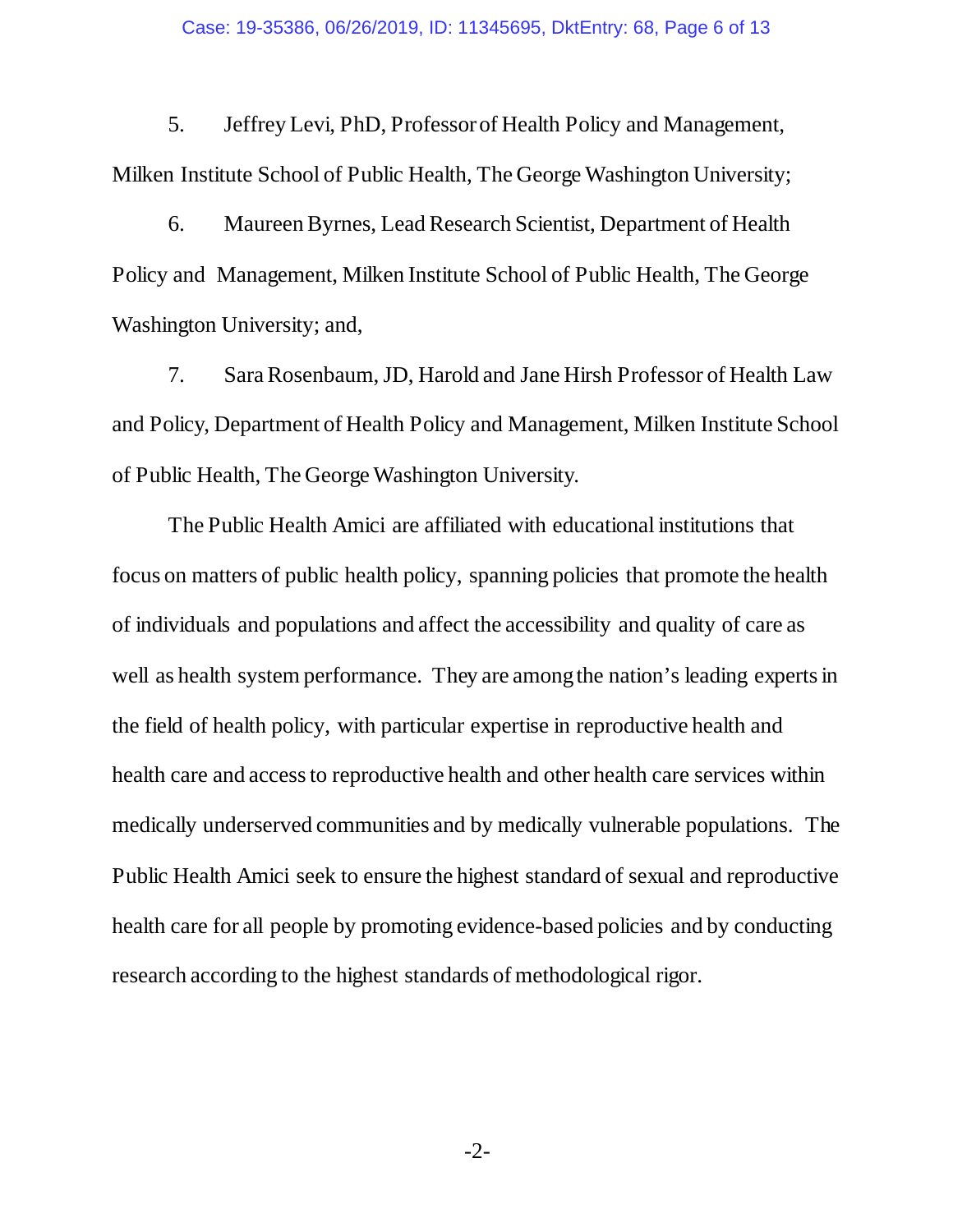Pursuant to Federal Rule of Appellate Procedure 29(a), the Public Health Amici submit this brief without an accompanying motion for leave to file or leave of court because all parties have consented to its filing.

#### **ARGUMENT**

<span id="page-6-0"></span>In certain of the lower court actions that are on appeal in this action (Case Nos. 19-cv-00317 & 19-cv-00318, D. Or.), Amici Curiae Public Health and Health Policy Deans, Chairs, and Scholars and the American Public Health Association (hereafter, "Public Health Amici") filed a Memorandum in Support of the Plaintiffs' Motion for Preliminary Injunction (ECF No. 70 in No. 19-cv-318). Following Defendants-Appellants' appeal of the lower court rulings, the Public Health Amici have been diligently working to prepare a motion for leave to file their proposed amicus brief in support of the Plaintiffs-Appellees on appeal. In the interim, certain of the Public Health Amici, as identified in the Statement of the Identity of the Amici Curiae, have reviewed this Court's June 20, 2019 *Per Curiam* Order granting the Defendants-Appellants' Motions for Stay Pending Appeal and now file this brief to express their strong and fundamental support for the Plaintiffs-Appellees' emergency motion for reconsideration en banc (Dkt. No. 61). All parties consented to the filing of this brief.

As detailed in Public Health Amici's lower court brief, implementation of the government's final rule will have an immediate and devastating effect on Title

-3-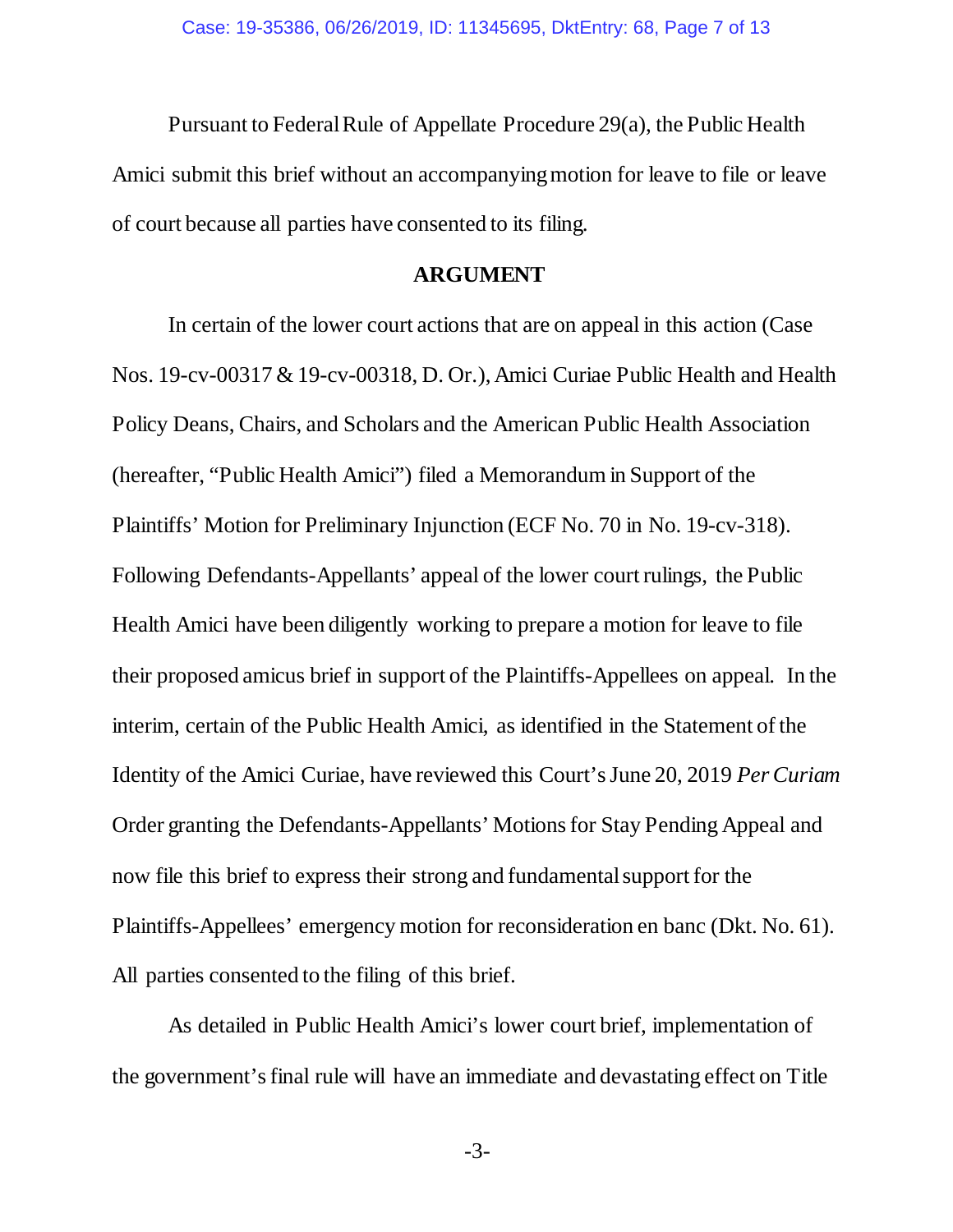X health care providers nationwide, which in turn will cause irreparable harm to patients, with a disproportionate impact on low-income and rural Americans. In order to avoid this irreparable harm, the Court should grant Plaintiffs-Appellees' emergency motion for reconsideration en banc and maintain the status quo by halting the implementation of the final rule pending full and final appeal of the issues presented by this case.

The final rule put forth by the government will serve to immediately and irrevocably alter and dismantle the Title X provider network in the United States that has taken decades to develop. The final rule effectively requires providers to refer patients for maternity care, while prohibiting them from providing referrals should patients wish to terminate their pregnancy. The combination of these provisions is highly directive in nature and fundamentally conflicts with providers' ethical obligations to disclose all relevant information when providing care to patients. Faced with this dilemma, numerous Title X providers will have no choice but to end their participation in the Title X program, which will require many providers to stop providing medical care to patients. This was precisely what occurred in Texas following that state's exclusion of full-spectrum reproductive health providers from its state-funded women's health program, with enrollments dropping and an increase in the teen birth rate and in Medicaid-insured pregnancies.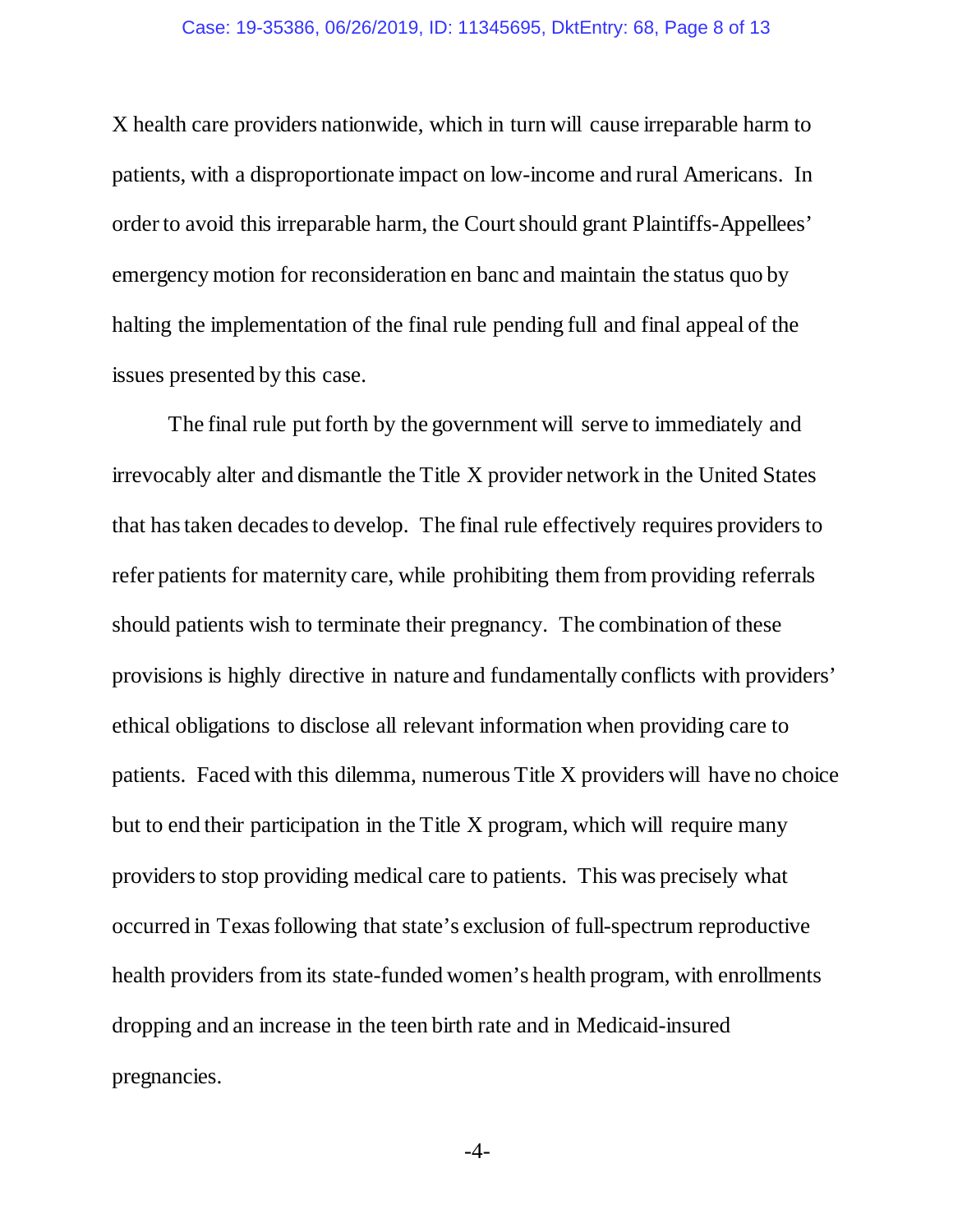The existing national network of Title X providers serves a particularly acute health care need for rural and low-income Americans. It will take many years for health care providers to fill the gaps left by the Title X providers that are forced to close due to the final rule. Among other immediate and harmful results, the implementation of the final rule will undeniably decrease access to health care, including not only family planning services, but also preventative cancer screenings and testing and treatment for sexually transmitted infections. Rural communities will be acutely affected, as they are already lacking in sufficient qualified medical providers. Ultimately, the health care safety net for family planning and related services that has been slowly and painstakingly constructed nationwide over decades will be severely diminished by adoption of the final rule.

The lower courts' injunctive rulings served to maintain the status quo and avoid the irreparable harm that would result from implementation of the rule, namely the rapid shuttering of numerous health care providers nationwide. As also detailed in Public Health Amici's brief, implementation of the final rule will have cascading effects, including a major increase in state and federal Medicaid expenditures that will result from the reduced availability of preventative and costeffective care currently provided by Title X providers who will be forced into closure by the final rule. Without the preventative health care currently provided by Title X providers, more patients will suffer the consequences of undiagnosed

-5-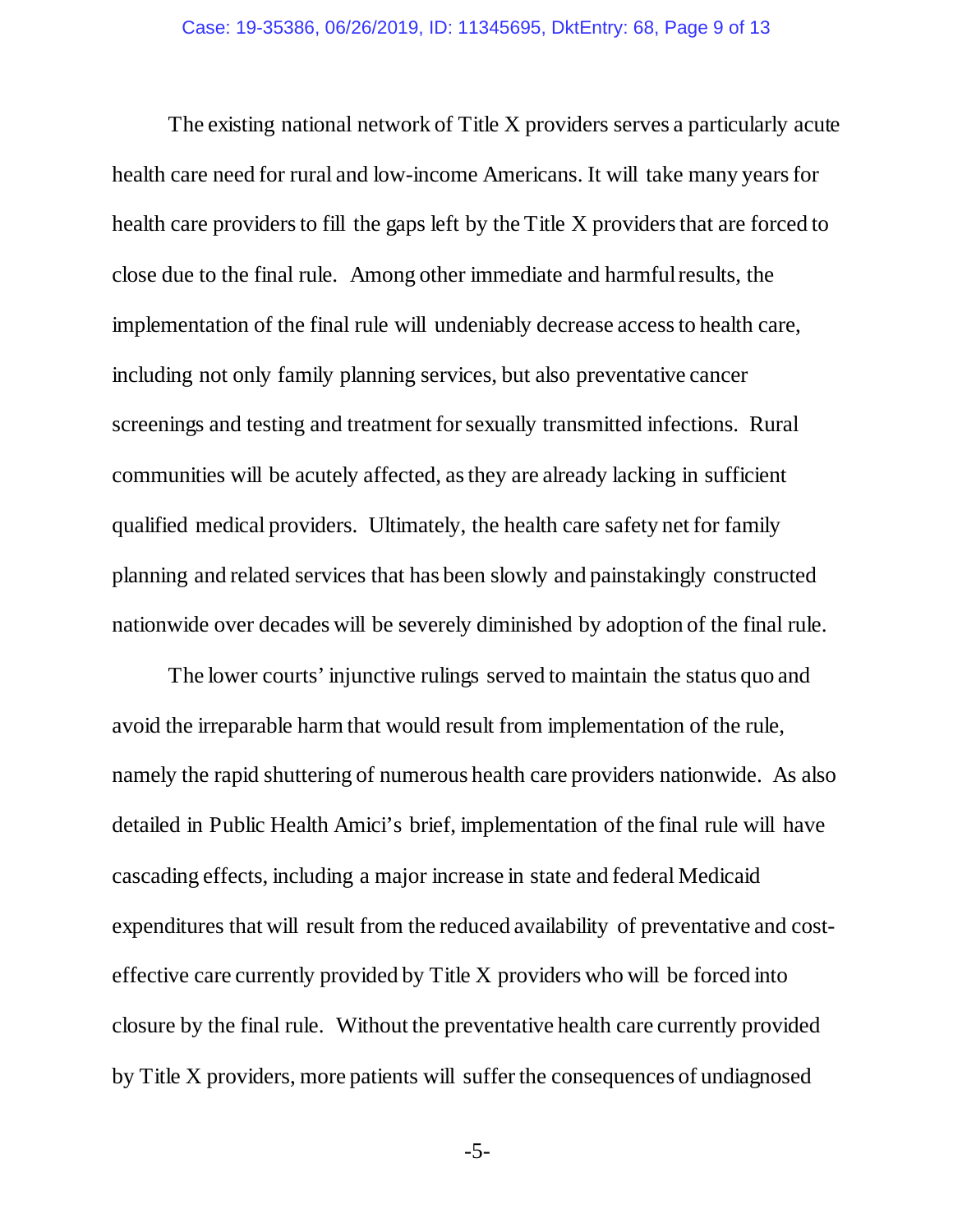#### Case: 19-35386, 06/26/2019, ID: 11345695, DktEntry: 68, Page 10 of 13

cancer and sexually transmitted infections, resulting in more severe and costly health care needs down the line. The health, economic, and social consequences flowing from the rule are potentially enormous, yet defendants have failed to consider these issues at all.

Public Health Amici respectfully urge the Court to grant the motion for reconsideration en banc immediately. This will serve to minimize the harm to all involved pending final resolution of this appeal. Should Defendant-Appellants be successful upon appeal, they will be free to implement their final rule at that time. But if the lower court injunctions are upheld on appeal, as Public Health Amici believe they will be, this Court's temporary grant of permission to the government to implement an unlawful rule will have served to inflict serious damage, likely irreparable, on the Title X provider network. For the sake of all patients  $-$  but particularly low-income and rural patients – and the public health care providers who care for them, Public Health Amici respectfully urge this Court to grant the motion as soon as possible to expeditiously resolve this issue.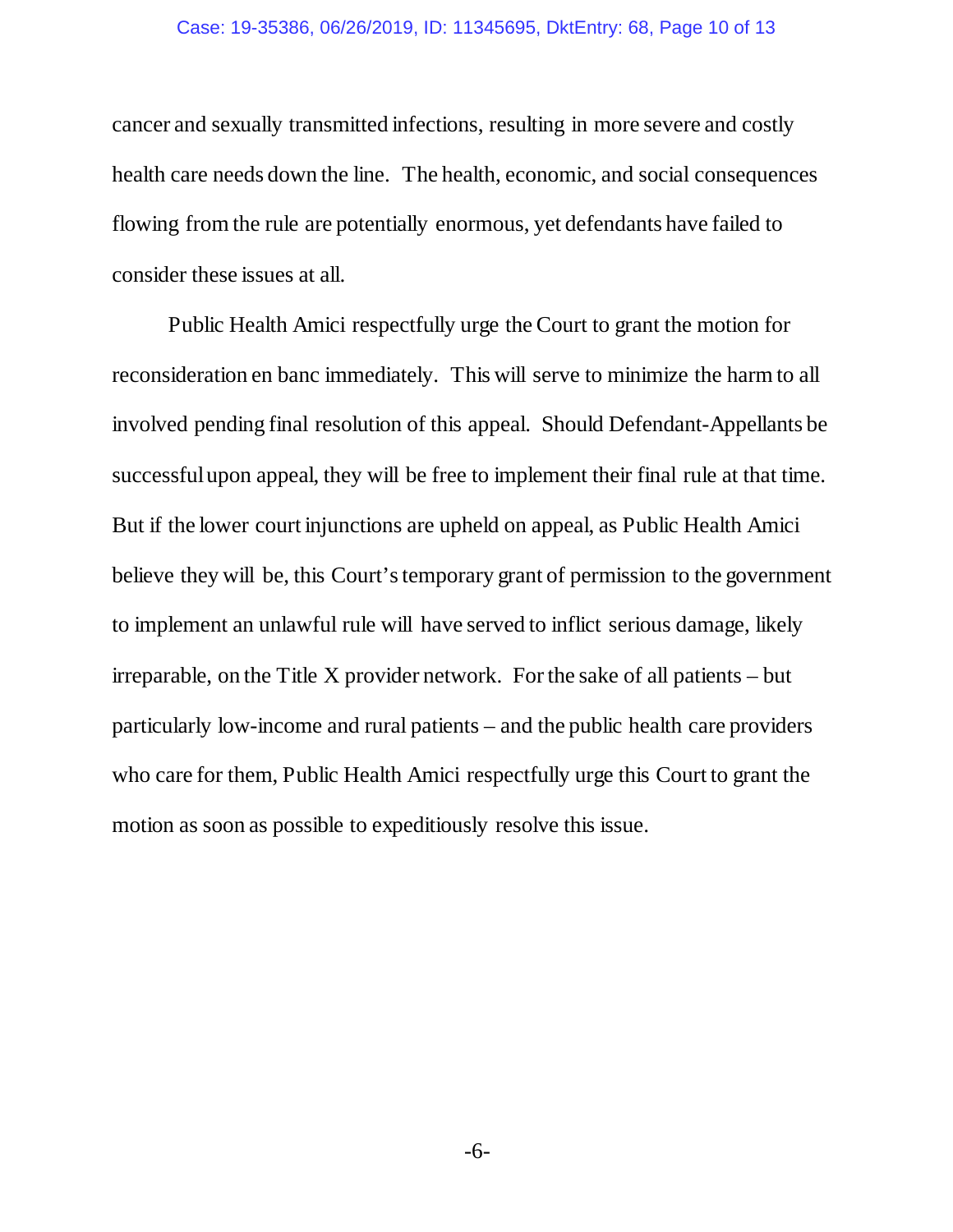Dated: June 26, 2019 By: */s/ Philip Shecter* 

H. Guy Collier T. Reed Stephens Amandeep S. Sidhu Emre N. Ilter Anisa Mohanty Sophia A. Luby Emma J. Chapman MCDERMOTT WILL & EMERY LLP 500 North Capitol Street NW Washington, DC 20001 (202) 756-8000 trstephens@mwe.com

Pankit J. Doshi Philip Shecter MCDERMOTT WILL & EMERY LLP 415 Mission Street, Suite 5600 San Francisco, CA 94105 Telephone: (628) 218-3800

*Counsel for Amici Curiae*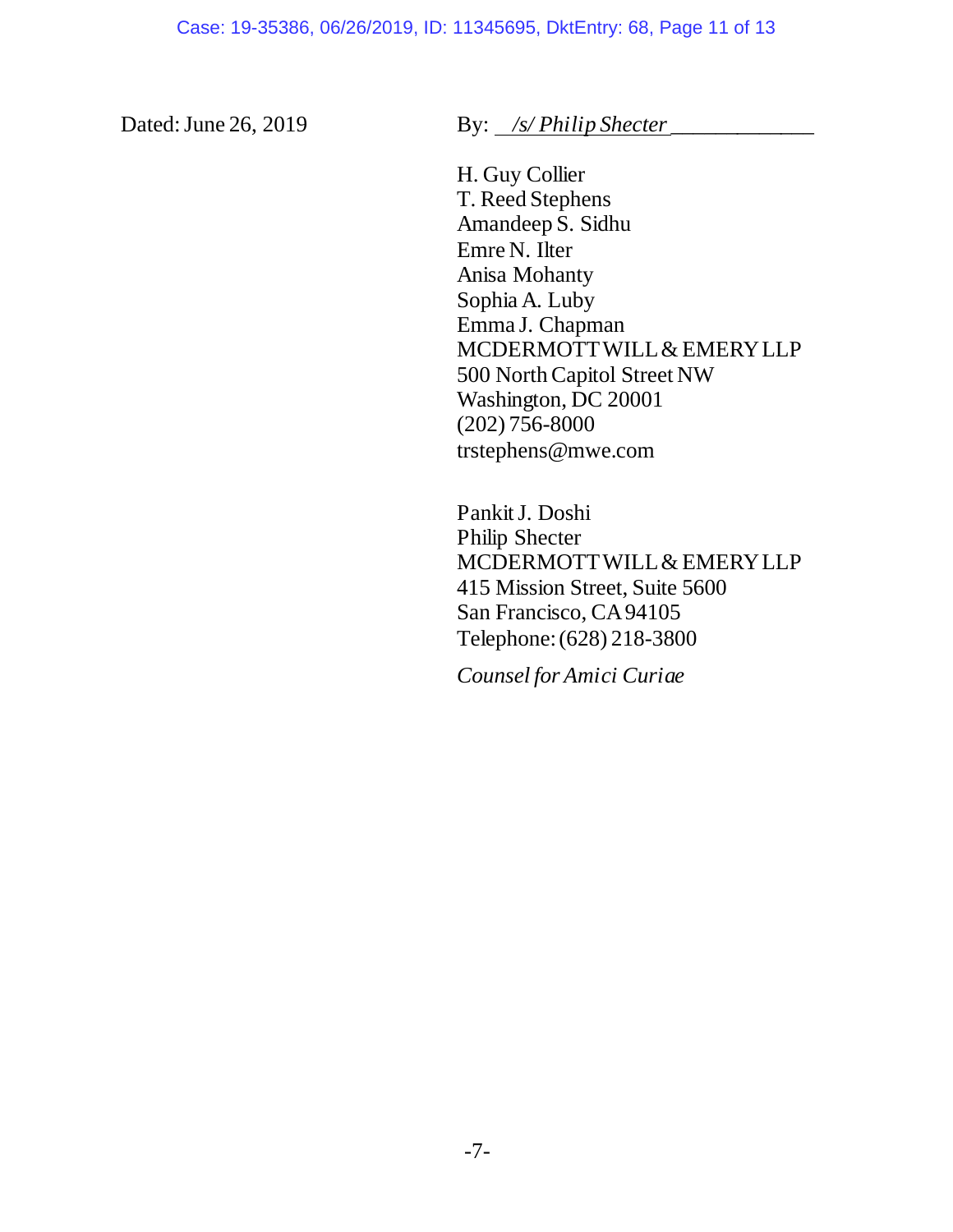# **CERTIFICATE OF COMPLIANCE**

I certify pursuant to Circuit Rule 29-2 that the foregoing Brief in Support of Plaintiffs-Appellants' Emergency Motion for Reconsideration En Banc is proportionately spaced, has a typeface of 14 points or more, and contains 1,284 words.

Dated: June 26, 2019

*/s/ Philip Shecter* 

Philip Shecter